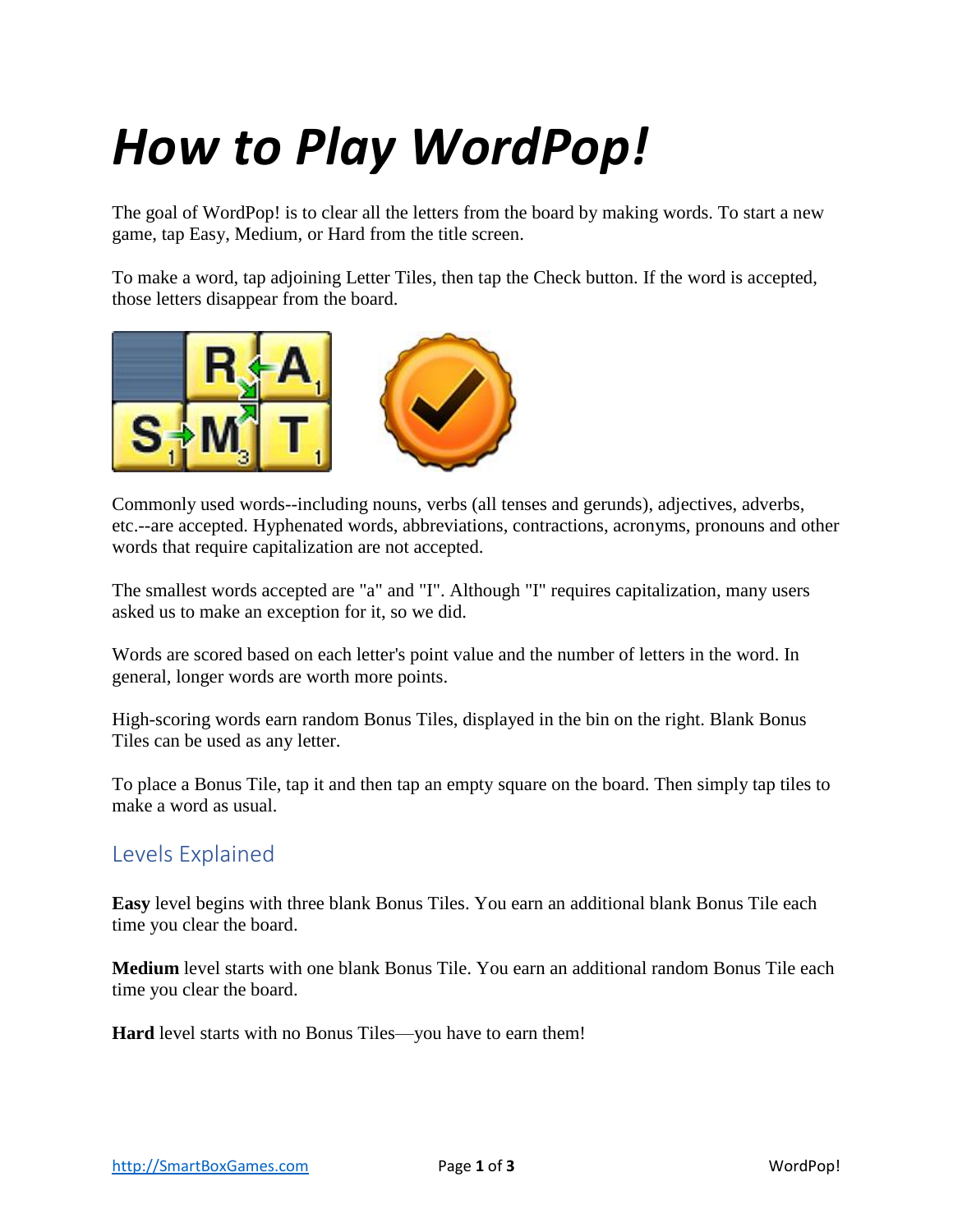## Rotate and Undo

To shake things up and see some new letter combinations, tap the Rotate button. The board turns a quarter-turn clockwise.



If you are not happy with how the board looks after rotating or entering a word, tap the Undo button. It will always undo your last move.



To end your current game, tap the menu bar button on the bottom right button then choose New Game.



#### Scoring

A word's value is determined by this formula: *Sum of Tile Points x Number of Tiles Used = Word Value* 

For words of 7 letters or more, the multiplier is increased.